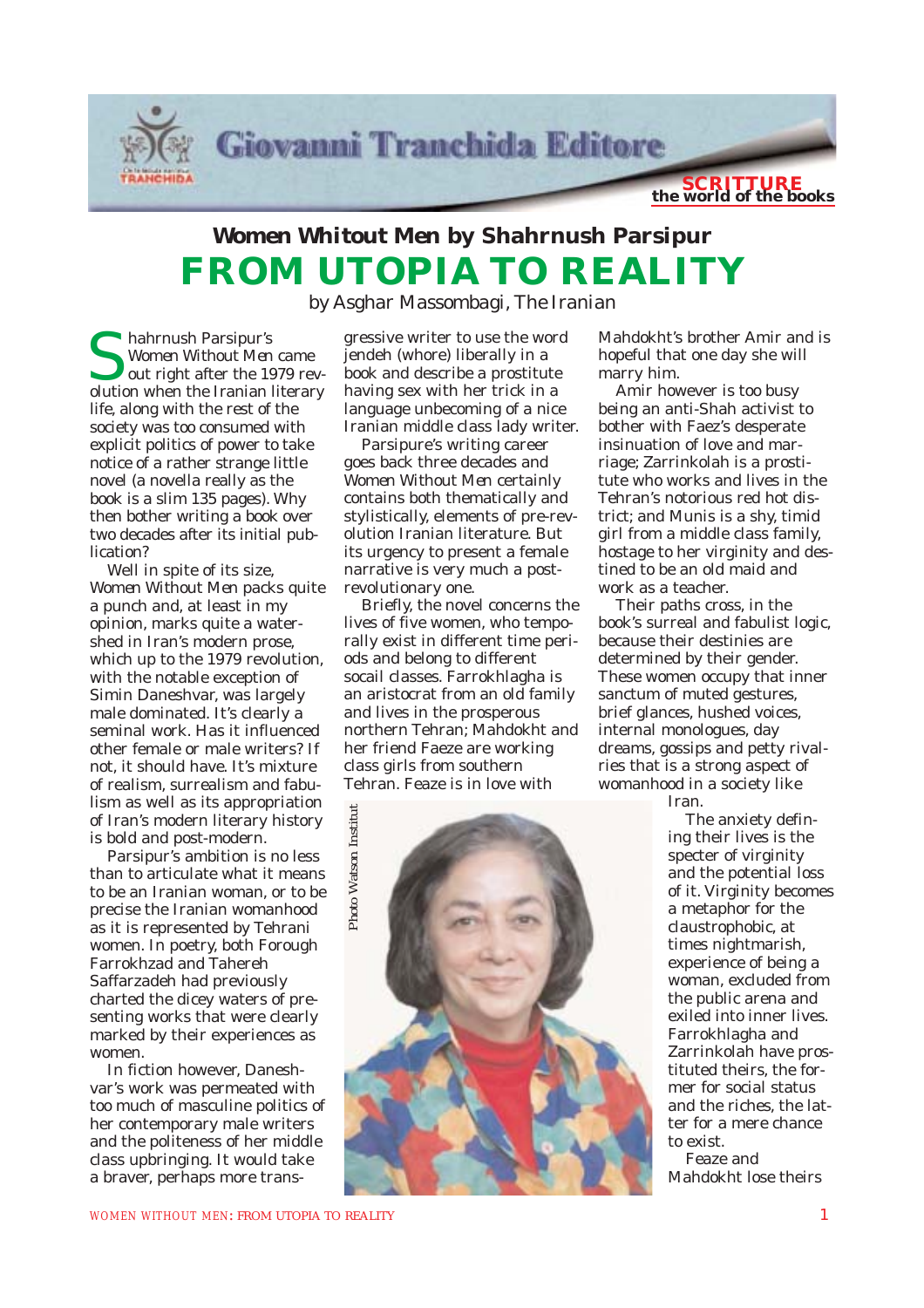## **SCRITTURE the world of the books**

to the rapist truckers, hence being punished for their acts of transgression. Munis, the good respectable girl, is merely a prisoner of hers, her long repressed desires knotted into sever neurosis.

After a series of highly charged dramatic tableaus, from rape and sister killing to resurrection and murder, the five women end up in a beautiful garden oasis in Karaj. The majestic Farrokhlagha having bought the garden from Munis's family resides over the other women like a secular mother superior.

Her ambition is to become a literary personality and towards that end she turns the garden to a salon, attended by artists and literati. She takes poetry classes and sets out to compose a poem which is to make her name and transform her from the beautiful trophy wife of a well to do bureacrat to an individual on par with any man.

Meanwhile the other women tend to the house and the garden. They clean and prune and cook and tend the guests and make occasional visits to the city. Once the initial euphoria dies down, the original bond amongst the women begins to disintegrate. Farrakhlagha, in her ivory tower, tires from the all the fussing and squabbling between Feaze and Mahdokht. Faeze yearns for Amir's arms and can't stand being around cipher presence of Mahdokht who can listen to everybody's inner thoughts.

The women having arrived at the utopia of their womanhood find themselves divided by boundaries of class, and the burden of human nature -- the petty jealousies and squbbles that marked their private worlds in the city continue to haunt them in their utopia of the Karaj garden.

In the end they achieve their desired destinies, grand and



poetic as well as minute and quotidian by leaving the garden and joining the humanity in general. They do get from life what they set out to get. Farrokhlagha marries a man she loves and ends up in Paris of her Julie Andrews dreams; Faeze marries Amir; Zarrinkolah becomes as pure as light, having literarily washed shame and grim of selling her body and bears a beautiful child who is a flower; and Munis metamorphasizes into tree, in effect an abstract idea of life.

Is the garden a kind of utopia, a sort of all-women Eden? (There is one lone male, an elderly gardener shacking up with Zarrinkolah). Initially, yes, at least that's what the women imagine it could be. But no sooner the writer brings her characters to the garden when she sets out to tear down its foundation. And that's what saves the book from a potentially reductivist fate.

Parsipur is much sharper than the average girl power, writer. Throughout she remains clear eyed and sober. The garden where the five women come together is no feminist utopia - the women stay divided by their

prejudices, limitations on their imagination and their social origins. In fact once they leave the society that marks them by their gender and become a sort of non-gendered citizens of the garden, their differences surface. In place of patriarchy, money, social class and human nature separates them.

Parsipur's prose closely reflects the lives of her characters. One minute realist, next minute fabulist, then surrealist. In one instant it mimics the socially conscious political novels of post-1953 coup then turns into a parabolic and phantasmagoric tale.

In doing so Parsipur has written a book which is not only a critique of the patriarchal Iranian society but also a critique of masculine, male-dominated Iranian literature. *Women Without Men* is both about an idea of life as well an idea of literature, that is, not only about what it means to be a woman in Iran but how to write about this experience.

To start with, the title of the book, I assume, is a play on Hemingway's famous collection of short stories, *Men without Women*. However where Hemingway's muscular, spare and realist prose portrays an epic mural of masculinity in crisis, Parsipur's style veers in and out of realism, fabulism and surrealism. In place of Hemingway's men of action, Parsipur's characters live internal lives permeated by repressed desires and long gone memories.

Parsipur mixes the realist style with the fabulist and the surreal with such ease that the reader moves ever so naturally from the clear eyed description of the demonstrations on the historical 28th of Mordad, to the surreal death and subsequent resurrection of Mahdokht.

In what one might call a postmodern technique, Parsipur